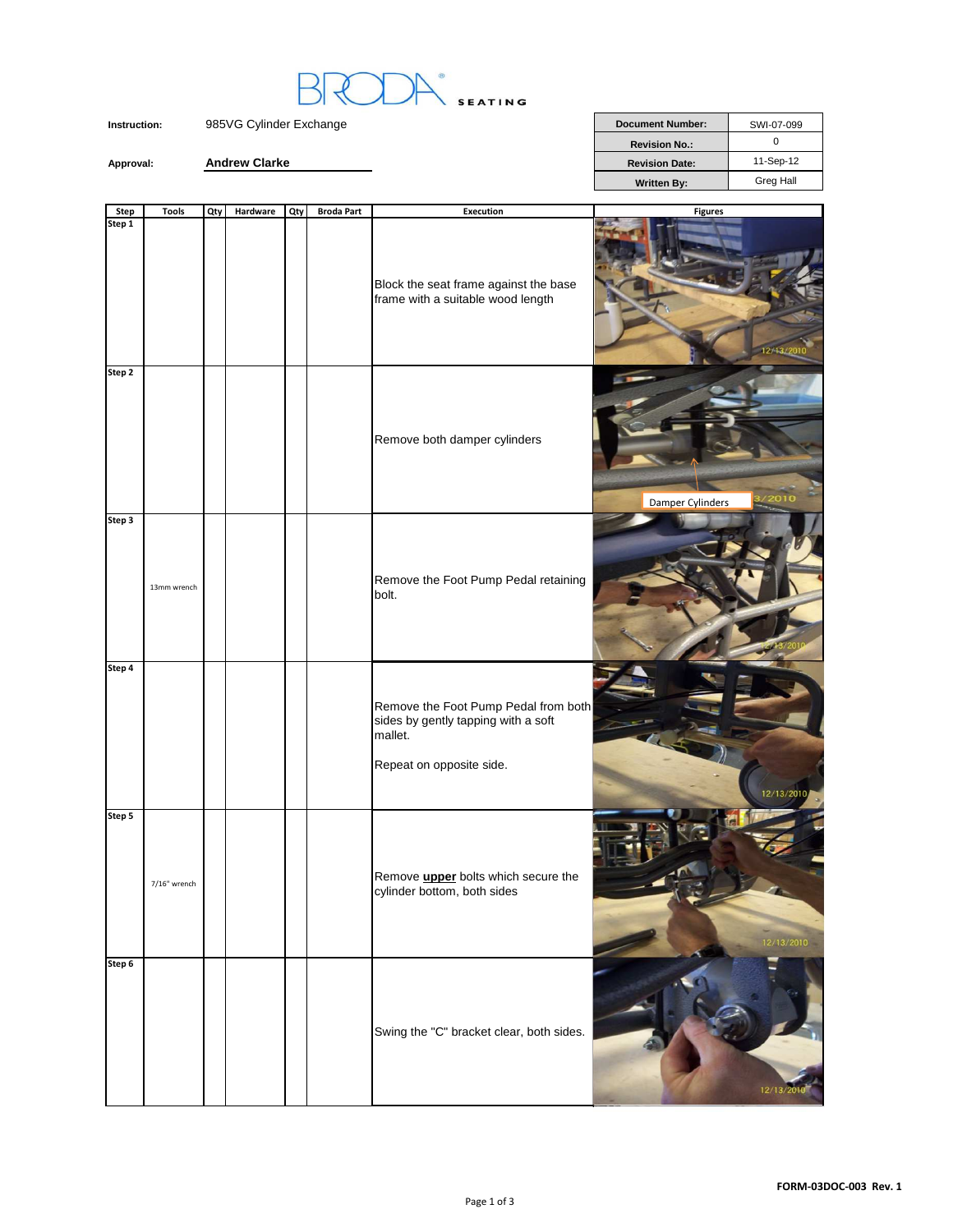

**Revision No.:** 0 **Approval: Andrew Clarke Andrew Clarke Revision Date:** 11-Sep-12 Written By: Greg Hall

| <b>Step</b> | <b>Tools</b> | Qty | Hardware | Qty | <b>Broda Part</b> | <b>Execution</b>                                                                                                   | <b>Figures</b> |
|-------------|--------------|-----|----------|-----|-------------------|--------------------------------------------------------------------------------------------------------------------|----------------|
| Step 7      | 19mm wrench  |     |          |     |                   | Remove mounting bolt for the cylinder<br>top location. Make note of which<br>locating hole was used                |                |
| Step 8      |              |     |          |     |                   | Remove cylinder.<br>Tag this cylinder immediately so as not<br>to confuse it with the new replacement<br>cylinder. |                |
| Step 9      |              |     |          |     |                   | Lubricate cylinder base flange with food<br>grade lubricant.                                                       | 13/2010        |
| Step 10     |              |     |          |     |                   | Install the replacement cylinder.<br>Be sure the brand name "Domkat" is in<br>the upright orientation              | 12/13/2010     |
| Step 11     | 7/16" wrench |     |          |     |                   | Reposition the "C" bracket back into<br>position, both sides.<br>Reinstall bottom fasteners, both sides.           |                |
| Step 12     | 19mm wrench  |     |          |     |                   | Reinstall top fasteners through upper<br>cylinder shaft. Use previous locating<br>hole                             | 2/13/2010      |